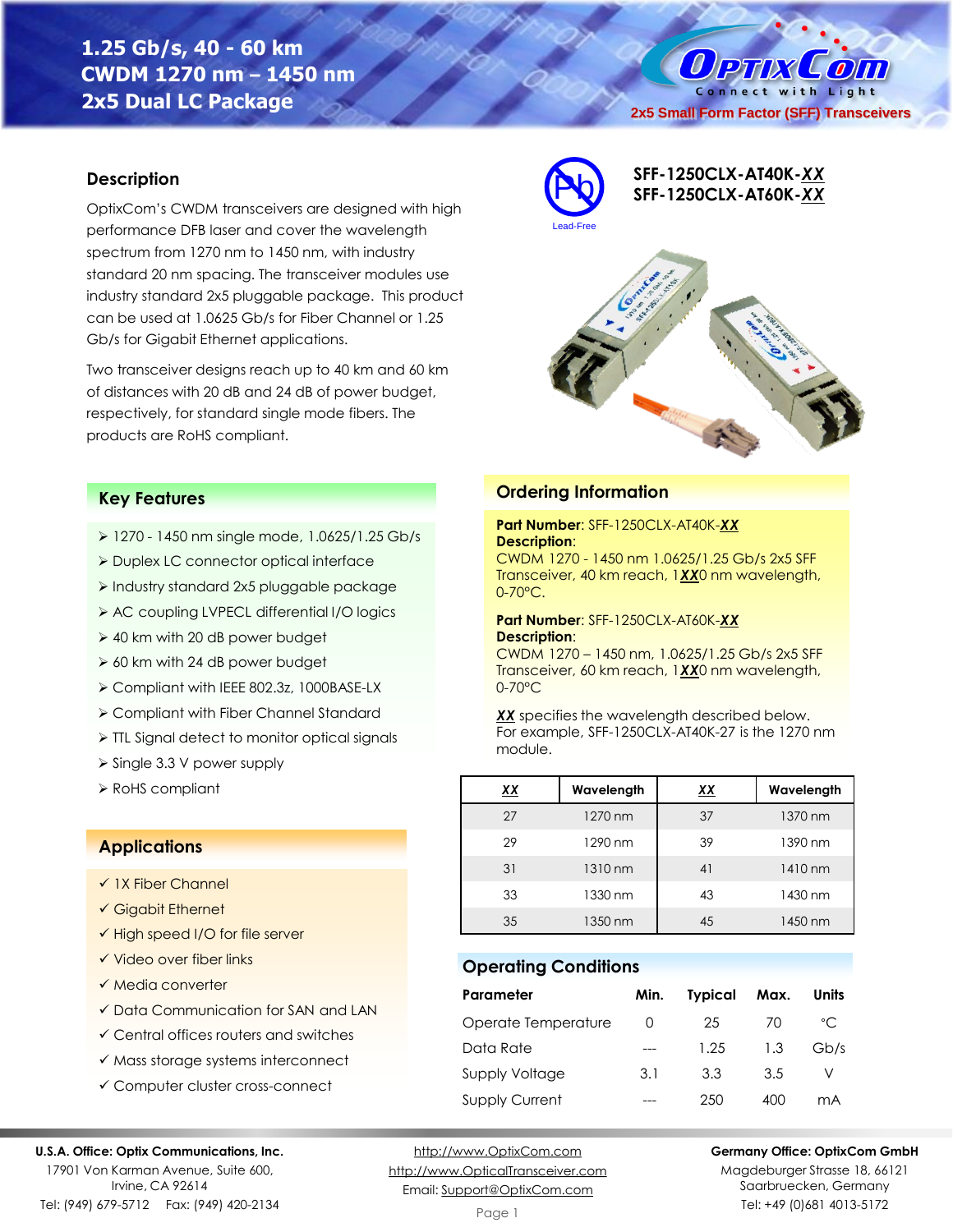

 $\mathbf{u}_1$  and

# **Absolute Maximum Ratings**

| Parameter                | Symbol                | Min.   | Max.       | Units       |
|--------------------------|-----------------------|--------|------------|-------------|
| Storage Temperature      | Tst                   | $-40$  | 85         | $^{\circ}C$ |
| <b>Supply Voltage</b>    | <b>Vcc</b>            | $-0.5$ | 6.0        | V           |
| Input Voltage            | <b>V<sub>IN</sub></b> | $-0.5$ | <b>Vcc</b> | V           |
| <b>Operating Current</b> | lop                   | $---$  | 400        | mA          |
| Output Current           | lo                    | ---    | 50         | mA          |

### **Transmitter Electro-Optical Characteristics**

| Parameter                                                   | Symbol           | Min.           | <b>Typical</b> | Max.         | <b>Units</b>    |
|-------------------------------------------------------------|------------------|----------------|----------------|--------------|-----------------|
| Differential Input Voltage <sup>1</sup>                     | $\Delta$ Vi      | 0.65           | $---$          | 2.0          | $\vee$          |
| Differential Input Impedance <sup>2</sup>                   | Z                | ---            | 100            |              | ohm             |
| Optical Output Power <sup>3</sup><br>(SFF-1250CLX-AT40K-XX) | $P_{\rm O}$      | $-4$           |                | $+1$         | dBm             |
| Optical Output Power <sup>3</sup><br>(SFF-1250CLX-AT60K-XX) | $P_{\rm O}$      | $-1$           |                | $+4$         | dBm             |
| Center Wavelength - 1270 nm                                 | $\lambda c$      | 1264.5         | 1270           | 1277.5       | nm              |
| Center Wavelength - 1290 nm                                 | $\lambda c$      | 1284.5         | 1290           | 1297.5       | nm              |
| Center Wavelength - 1310 nm                                 | $\lambda c$      | 1304.5         | 1310           | 1317.5       | nm              |
| Center Wavelength - 1330 nm                                 | $\lambda c$      | 1324.5         | 1330           | 1337.5       | nm              |
| Center Wavelength - 1350 nm                                 | $\lambda c$      | 1344.5         | 1350           | 1357.5       | nm              |
| Center Wavelength - 1370 nm                                 | $\lambda c$      | 1364.5         | 1370           | 1377.5       | nm              |
| Center Wavelength - 1390 nm                                 | $\lambda c$      | 1384.5         | 1390           | 1397.5       | nm              |
| Center Wavelength - 1410 nm                                 | $\lambda c$      | 1404.5         | 1410           | 1417.5       | nm              |
| Center Wavelength - 1430 nm                                 | $\lambda c$      | 1424.5         | 1430           | 1437.5       | nm              |
| Center Wavelength - 1450 nm                                 | $\lambda c$      | 1444.5         | 1450           | 1457.5       | nm              |
| Spectral Width (-20 dB)                                     | $\Delta \lambda$ | ---            |                | $\mathbf{1}$ | nm              |
| <b>Extinction Ratio</b>                                     | ET               | $\overline{7}$ | $---$          | $---$        | $\overline{AB}$ |
| Side Mode Suppression Ratio                                 | <b>SMSR</b>      | 30             | $---$          | $---$        | dB              |
| Relative Intensity Noise                                    | <b>RIN</b>       | ---            | ---            | $-120$       | dB/Hz           |
| Rise/Fall Time (20% - 80%)                                  | Tr/Tr            | ---            |                | 260          | ps              |
| <b>Total Jitter</b>                                         | Tj               | ---            |                | 227          | ps              |

Notes:

1. Module is designed for AC coupling. DC voltage will be filtered by internal capacitor.

2. Single ended will be 50 ohm for each signal line.

- 3. Output of average coupling optical power into  $9/125 \mu m$  SMF.
- 4. Optical eye diagram is compliant with IEEE 802.3z standard.

## **U.S.A. Office: Optix Communications, Inc.**

17901 Von Karman Avenue, Suite 600, Irvine, CA 92614 Tel: (949) 679-5712 Fax: (949) 420-2134

[http://www.OptixCom.com](http://www.optixcom.com/) [http://www.OpticalTransceiver.com](http://www.optoictech.com/) Email: [Support@OptixCom.com](mailto:Support@optoICtech.com)

### **Germany Office: OptixCom GmbH**

Magdeburger Strasse 18, 66121 Saarbruecken, Germany Tel: +49 (0)681 4013-5172